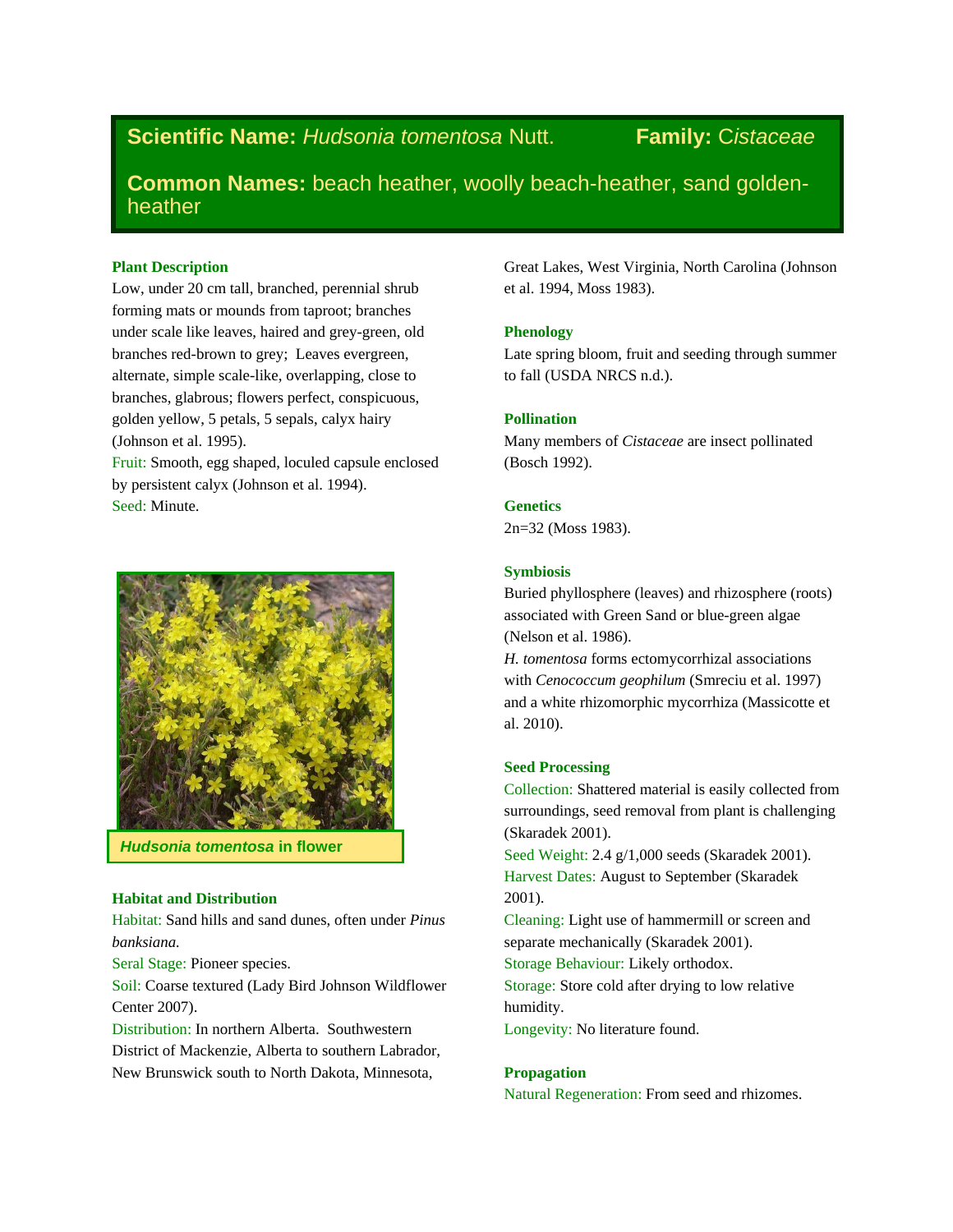Germination: Smreciu et al. (1997) reported little germination 2 months following seeding. Pre-treatment: Requires cold stratification (Skaradek 2001, USDA NRCS n.d.). Direct Seeding: In greenhouse peat-sand mix, 215 g per square metre. Planting Density: No literature found. Seed Rate: No literature found. Vegetative Propagation: Root, cuttings and container (USDA NRCS n.d.). Micro-propagation: No literature found.



#### **Aboriginal/Food Uses**

Food: No literature found. Medicinal: No literature found. Other: No literature found.

#### **Wildlife/Forage Usage**

Wildlife: No literature found. Livestock: Low palatability (USDA NRCS n.d.). Grazing Response: No literature found.

### **Reclamation Potential**

Capable of N-fixing and reducing acetylene via mycorrhizal associations; it is capable of colonizing sand blowouts (Nelson et al. 1986).

#### **Commercial Resources**

Availability: General retail, online and garden centers but no large scale commercial retailer (Skaradek and Miller 2009).

Cultivars: None known (Skaradek and Miller 2009). Uses: No literature found.

#### **Notes**

May produce allelopathic compounds to reduce competition (Skaradek and Miller 2009).

#### **Photo Credits**

Photo 1: Christopher Miller USDA NRCS via Wikimedia Commons 2012. Photo 2: Fungus Guy, Wikimedia Commons 2004.

#### **References**

Bosch, J. 1992. Floral biology and pollinators of three co-occurring *Cistus* species (Cistaceae). Botanical Journal of the Linnean Society 109: 39-55.

Johnson, D., L. Kershaw, A. MacKinnon and J. Pojar, 1995. Plants of the Western Boreal Forest and Aspen Parkland. Lone Pine Publishing and the Canadian Forest Service. Edmonton, Alberta. 392 pp.

Lady Bird Johnson Wildflower Center, 2007. *Hudsonia tomentosa* Nutt. Beach Heath, Woolly beachheather. IN: Native Plant Database. University of Texas at Austin, Austin, Texas. [http://www.wildflower.org/plants/result.php?id\\_plant](http://www.wildflower.org/plants/result.php?id_plant=HUTO) [=HUTO](http://www.wildflower.org/plants/result.php?id_plant=HUTO) [Last accessed October 10, 2013].

Massicotte, H.B., R.L. Peterson, L.H. Melville and L.E. Tackaberry, 2010. *Hudsonia ericoides* and *Hudsonia tomentosa*: Anatomy of mycorrhizas of two members in the Cistaceae from Eastern Canada. Botany 88: 607-616.

Moss, E.H., 1983. *H. tomentosa* Nutt. Sand heather. IN: Flora of Alberta. A manual of flowering plants, conifers, ferns, and fern allies found growing without cultivation in the province of Alberta, Canada. 2nd edition. University of Toronto Press, Toronto, Ontario. pp. 404-405.

Nelson, S.D., L.C. Bliss and J.M. Mayo, 1986. Nitrogen fixation in relation to *Hudsonia tomentosa*; a pioneer species in sand dunes, northeastern Alberta. Canadian Journal of Botany 64: 2495-2501.